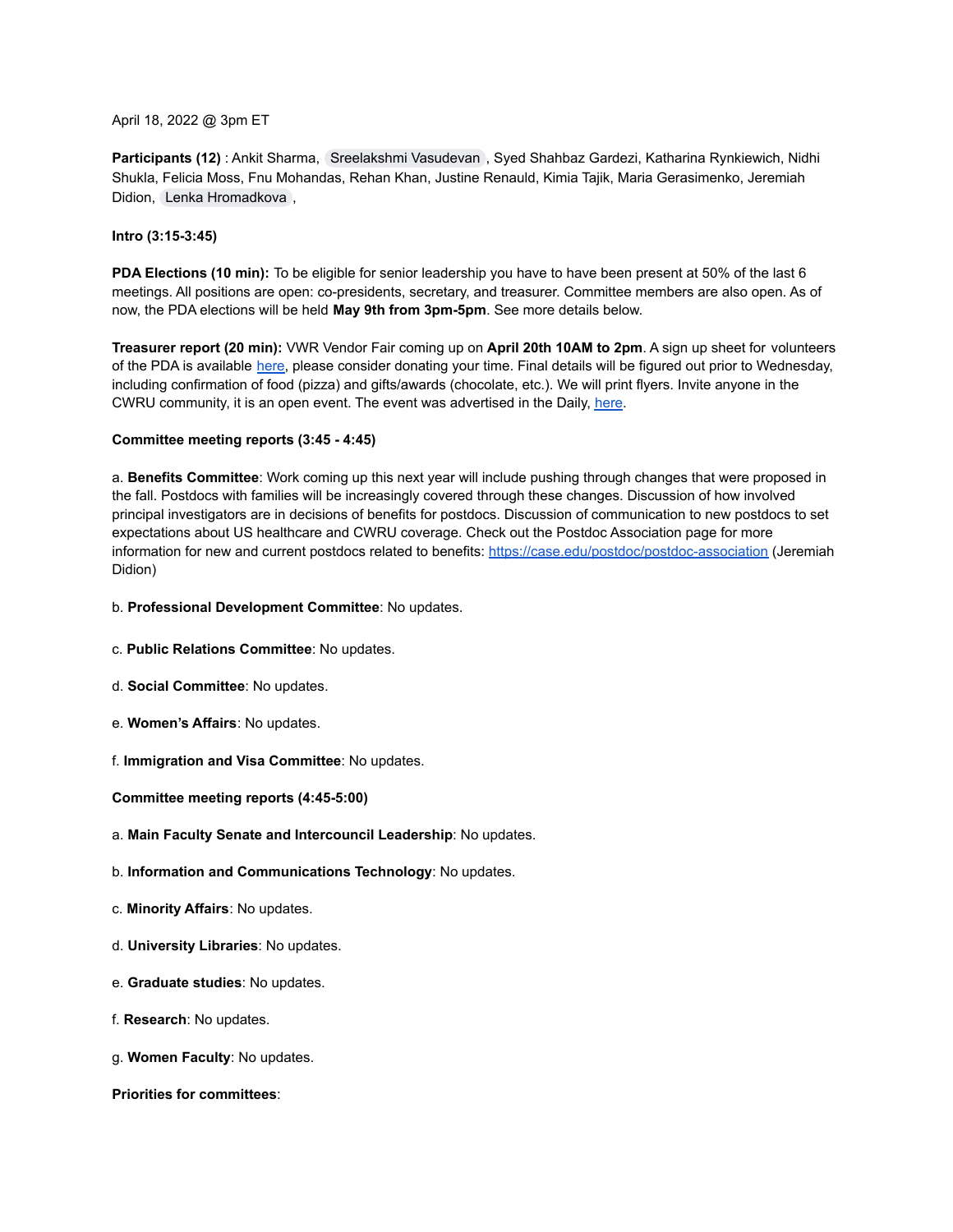## Get updates on the PDA events via the shareable Google Calendar

[https://calendar.google.com/calendar/u/1?cid=Y2FzZS5lZHVfdXUyaWdvOXZhZnVqbWgybDdjdjNmYXMxNmtAZ3Jvd](https://calendar.google.com/calendar/u/1?cid=Y2FzZS5lZHVfdXUyaWdvOXZhZnVqbWgybDdjdjNmYXMxNmtAZ3JvdXAuY2FsZW5kYXIuZ29vZ2xlLmNvbQ) [XAuY2FsZW5kYXIuZ29vZ2xlLmNvbQ](https://calendar.google.com/calendar/u/1?cid=Y2FzZS5lZHVfdXUyaWdvOXZhZnVqbWgybDdjdjNmYXMxNmtAZ3JvdXAuY2FsZW5kYXIuZ29vZ2xlLmNvbQ)

# **Other discussion/Business:**

National Postdoc Association conference is April 28 + 29, 2022. Virtual conference: <https://www.nationalpostdoc.org/page/2022AC> Postdoctoral Affairs will be covering the registration for postdocs if they wish to attend; we have up to 25 slots available. More information will be coming via your CWRU email.

We will be having the CWRU Postdoctoral Association (PDA) ELECTIONS on May 9th, 2022, 3 to 5 pm in person and via zoom option.

Please NOMINATE yourself or others [Here!](https://docs.google.com/forms/d/e/1FAIpQLSf7P6yZSxGO1X6SuXXEcVNip-H1-vblPlBPmXHpN-iyx4x3wA/viewform?usp=sf_link)

Why should you be an active member of the CWRU PDA?

- To play a major role in changing university policies that affect postdocs
- To practice your transferable skills within and outside academia
- To exercise your leadership
- To help plan professional development and social events
- To give value to the greater postdoc community (think outreach)
- To network with your fellow postdocs
- To get out of the lab once in a while (!)

Here are just some of the great projects our members have completed the past few years:

- Led the initiative to increase Paid Parental leave from 6 weeks to 8 weeks for entire university (Benefit committee : July 2020)

- Increased the J1 visa from a one year to a five year appointment (Visa and Immigration committee: 2020).

- Implementing affordable health insurance for postdocs with family (Benefit committee: Starting in 2023)

-Created and presented the Navigating the Postdoc: Balancing Work and Life in Early Career (Women committee).

- Hosted a nationally recognized immigration lawyer to discuss immigration and visa issues (Visa and Immigration committee).

- Reviewed our postdoc benefits (healthcare/retirement/education/vacation/leaves) to effect policy changes (Benefit committee)

- Increased our exposure within the university by being on Faculty Senate Committees to advocate for postdoc interests.

We are looking for:

1. PDA Board Members (nominations open to active PDA members: members who have attended at least half of the last 6 meetings of the PDA) Individuals who have met these requirements will be sent a separate email.

a. Junior Co-presidents (2 years)

- b. Secretary (1 year)
- c. Treasurer (1 year)